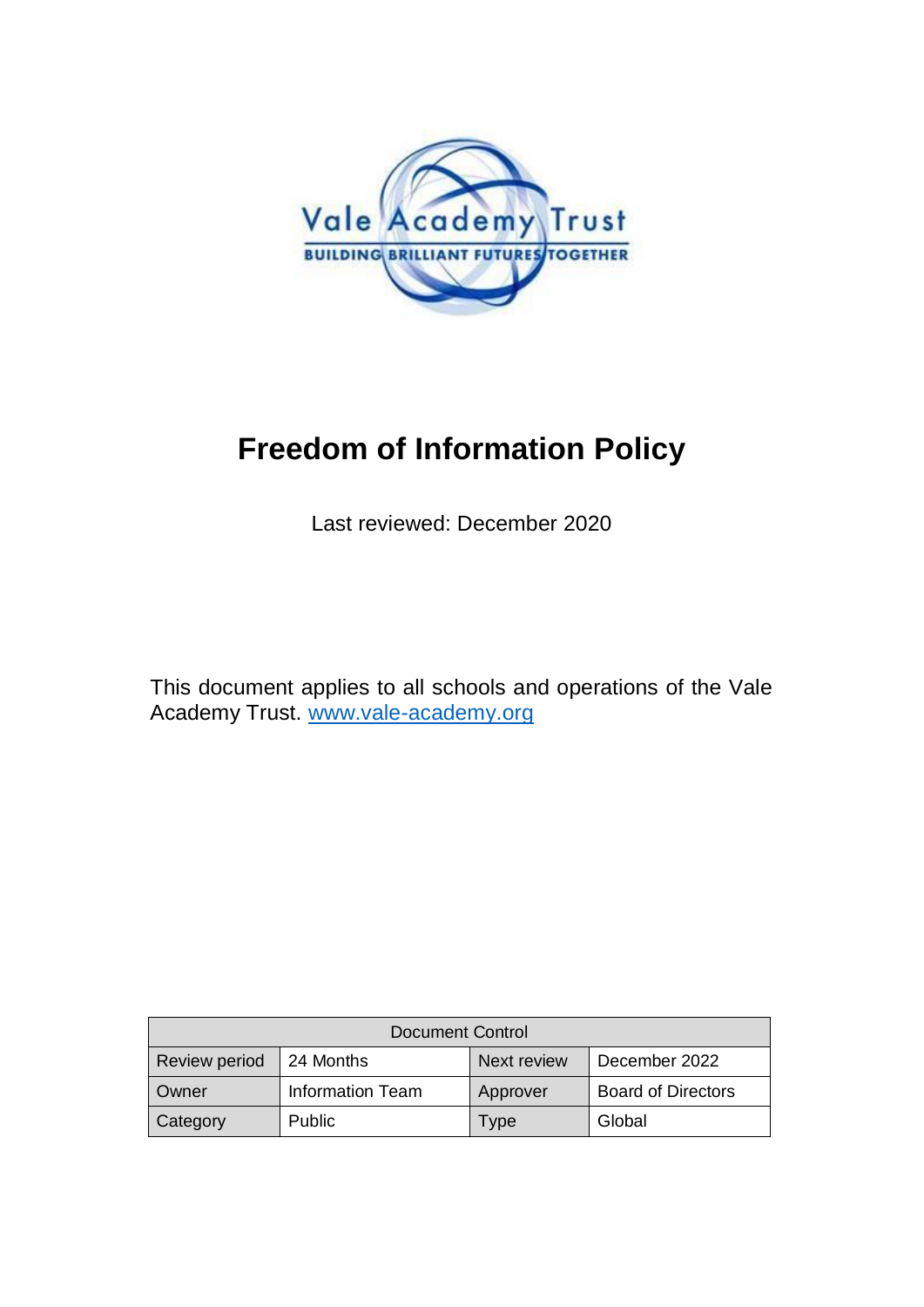## **1 INTRODUCTION**

1.1 The Vale Academy Trust ("the Trust") is subject to the Freedom of Information Act 2000 ("FOI") as a public authority, and as such must comply with any requests for information in accordance with the principles laid out in the FOI.

## **2 WHAT IS A REQUEST UNDER FOI**

- 2.1 Any request for any information from the Trust is technically a request under the FOI, whether or not the individual making the request mentions the FOI. However, the Information Commissioner's Office (ICO) has stated that routine requests for information (such as a parent requesting a copy of a policy) can be dealt with outside of the provisions of the FOI.
- 2.2 In all non-routine cases, if the request is simple and the information is to be released, then the individual who received the request can release the information, but must ensure that this is done within the timescale set out below. A copy of the request and response should then be sent to the Trust's Information Team:

**Email: [InformationTeam@vale-academy.org](mailto:InformationTeam@vale-academy.org)**

Or you can send a letter addressed to:

**Information Team Vale Academy Trust The Studio, St Mary's Convent Denchworth Road Wantage OX12 9AU**

- 2.3 All other requests should be referred in the first instance to the Information Team, using the contact details above, who may allocate another individual to deal with the request. If the request is received elsewhere within the Trust, it must be forwarded promptly to the Information Team, and in any event within 3 working days of receiving the request.
- 2.4 When considering a request under FOI, you must bear in mind that release under FOI is treated as release to the general public, and so once it has been released to an individual, anyone can then access it, and you cannot restrict access when releasing by marking the information "confidential" or "restricted".

## **3 TIME LIMIT FOR COMPLIANCE**

3.1 The Trust must respond as soon as possible, and in any event within 20 working days of the date of receipt of the request. When calculating the 20 working day deadline, a "working day" is a school day (one in which pupils are in attendance), subject to an absolute maximum of 60 normal working days (not school days) to respond.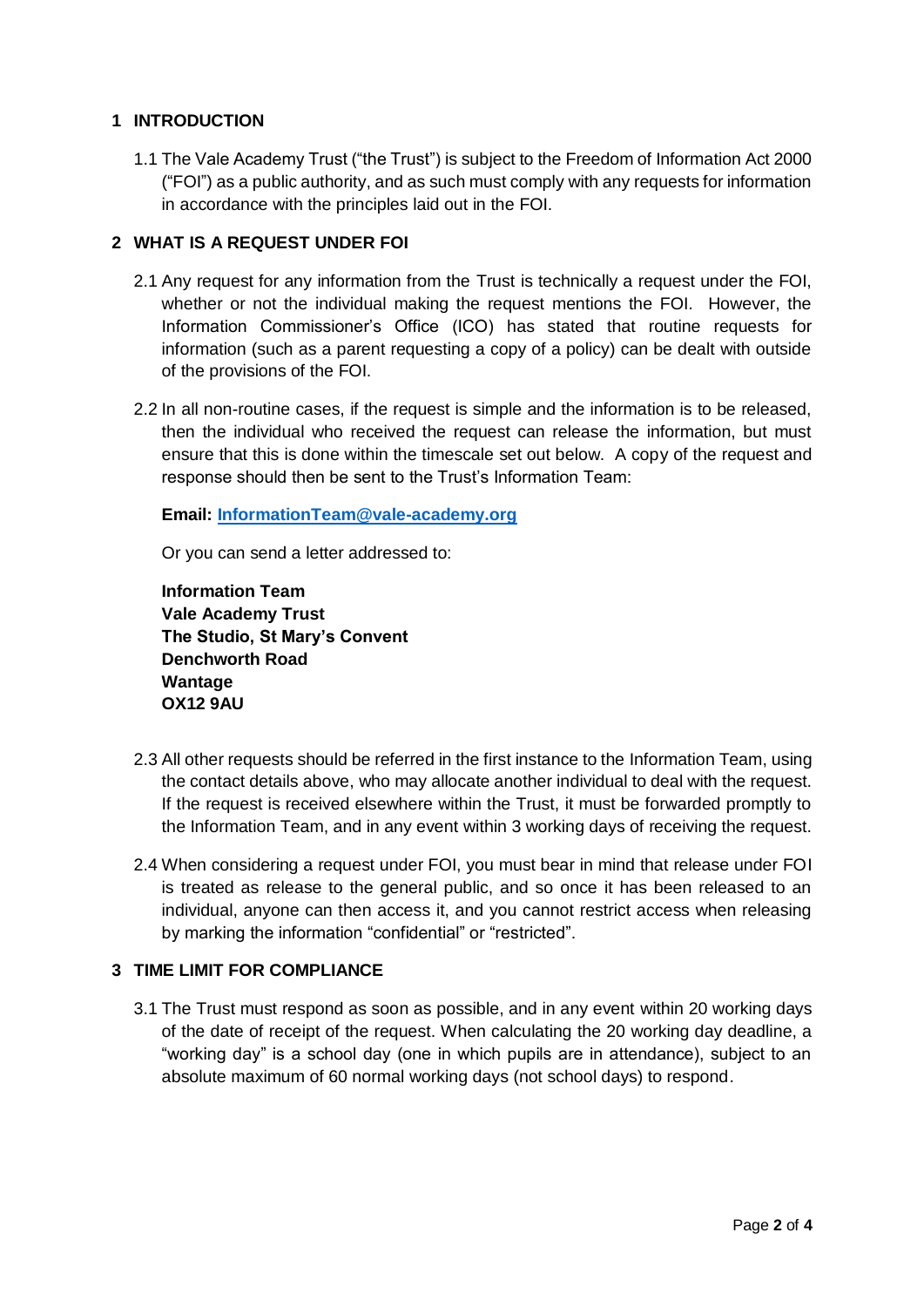## **4 PROCEDURE FOR DEALING WITH A REQUEST**

- 4.1 When a request is received that cannot be dealt with by simply providing the information, it should be referred in the first instance to the Information Team, using the contact information under para 2.2 above, who may re-allocate to an individual with responsibility for the type of information requested.
- 4.2 The first stage in responding is to determine whether or not the Trust "holds" the information requested. The Trust will hold the information if it exists in computer or paper format. Some requests will require the Trust to take information from different sources and manipulate it in some way. Where this would take minimal effort, the Trust is considered to "hold" that information, but if the required manipulation would take a significant amount of time, the requestor should be contacted to explain that the information is not held in the manner requested, and offered the opportunity to refine their request. For example, if a request required the Trust to add up totals in a spreadsheet and release the total figures, this would be information "held" by the Trust. If the Trust has to go through a number of spreadsheets and identify individual figures and provide a total, this is likely not to be information "held" by the Trust, depending on the time involved in extracting the information.
- 4.3 The second stage is to decide whether the information can be released, or whether one of the exemptions set out in the FOI applies to the information. Common exemptions that might apply include:
	- 4.3.1 Section 40 (1) the request is for the applicant's personal data. This must be dealt with under the subject access regime of data protection legislation, detailed in the Trust's Data Protection Policy, which can be found on the Trust's website: [www.vale-academy.org](http://www.vale-academy.org/) ;
	- 4.3.2 Section 40 (2) compliance with the request would involve releasing third party personal data, and this would be in breach of the data protection principles, as set as in the Data Protection Policy;
	- 4.3.3 Section 41 information that has been sent to the Trust (but not the Trust's own information) which is confidential;
	- 4.3.4 Section 21 information that is already publicly available, even if payment of a fee is required to access that information;
	- *4.3.5 Section 22 – information that the Trust intends to publish at a future date;*
	- *4.3.6 Section 43 – information that would prejudice the commercial interests of the Trust and / or a third party;*
	- *4.3.7 Section 38 – information that could prejudice the physical health, mental health or safety of an individual (this may apply particularly to safeguarding information);*
	- *4.3.8 Section 31 – information which may prejudice the effective detection and prevention of crime – such as the location of CCTV cameras;*